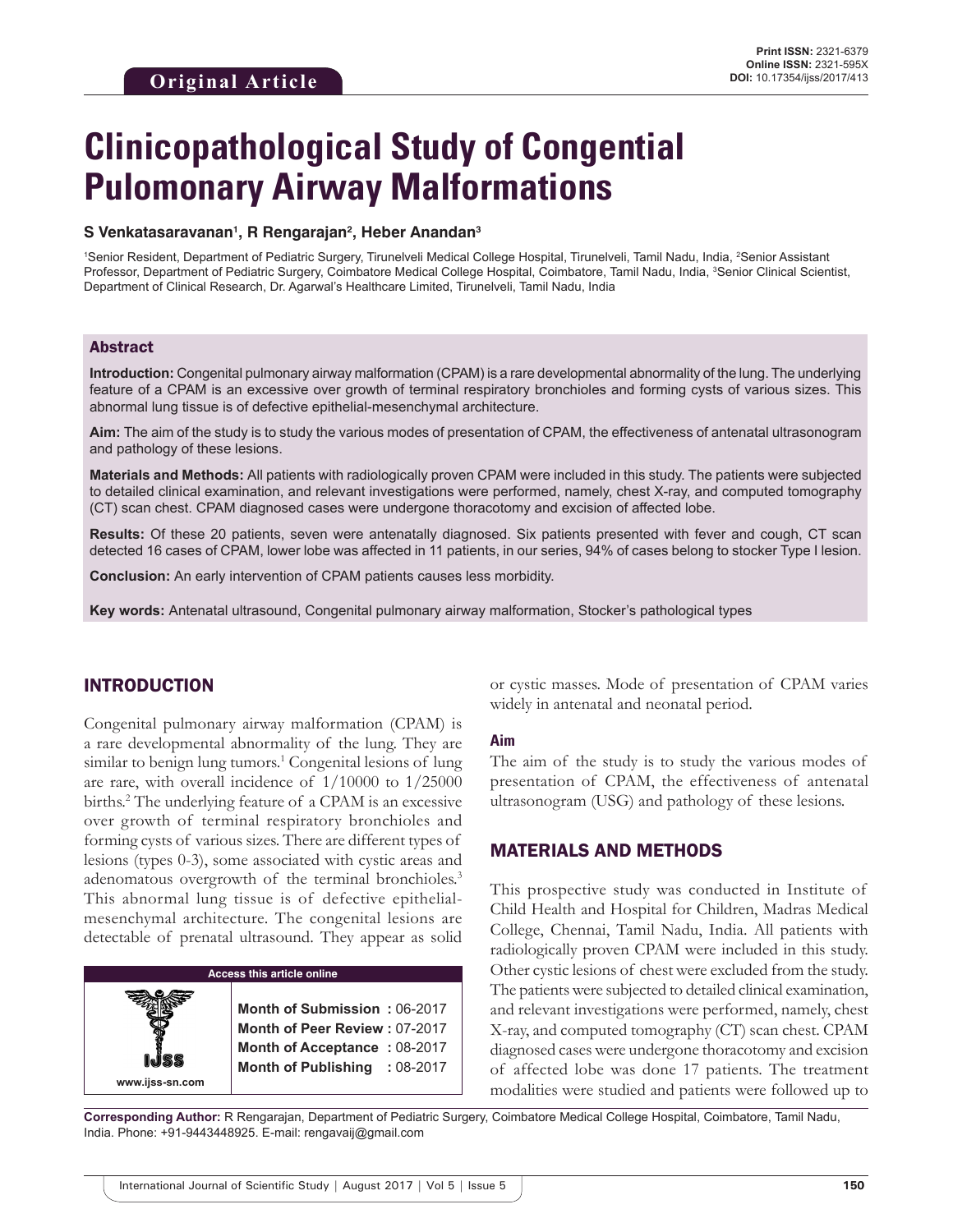assess the effectiveness after 6 months of surgery with relevant investigations and extended to the available period. The results were tabulated and analyzed.

## RESULTS

Of these 20 patients, seven were antenatally diagnosed. The majority five of antenatally detected patients were asymptomatic at the time of presentation. Remaining two patients were admitted with complaints of having respiratory distress since birth. In this study, 11 patients were male, and the remaining nine were female. There is no sex predilection for patients with CPAM.

Among our study group of 20 patients, seven patients presented in the neonatal period, 11 presented between 1 month and 1 year, two patients presented between 1 and 5 years. No patient was seen above 5 years of age. This means that 90% of CPAM patients in our study are below 1 year of age. High degree of suspicion is needed to detect CPAM in infants if they are not antenatally diagnosed (Table 1).

In our study, two patients had congenital heart disease, and one patient had glycogen storage disease Type III. In our study, there was no association with bronchopulmonary sequestration (BPS).

In the patients who were enrolled for study, 18 underwent at least one antenatal USG. Two patients did not have any antenatal USG. Among this group of 18, only seven were suspected to have cystic lesion in lung. This means that only 39% patients were detected antenatally. Of the 18 patients who went antenatal USG, only one patient had polyhydramnios. However, this infant was not detected to have CPAM antenatally.

CPAM presents in various forms. In our study, five asymptomatic patients, all these five were antenatally detected. Three patients presented with complaints of respiratory distress since birth. Among these three patients, two patients presented on the 1<sup>st</sup> day of life. One patient with respiratory distress since birth presented on 34<sup>th</sup> day of life.

Six of our patients presented with fever and cough. Among this group, three were initially treated outside as bronchopneumonia, two patients as empyema and one as loculated pyopneumothorax. Four CPAM patients presented with difficulty in breathing and two presented with wheeze (Table 2).

Patients with empyema and loculated pyopneumothorax were initially treated with intercostal chest tube drainage. Only later they were found to have CPAM.

All of our patients had chest radiography at the time of admission. Radiologists were able to suggest the diagnosis of CPAM in only ten patients. For two patients they gave the diagnosis of lung cyst, and for five patients they gave the diagnosis of bronchopneumonia. Two patients were diagnosed to have empyema and one was diagnosed to have loculated pyopneumothorax (Table 3).

CT scan was done in 18 of our CPAM patients. Among these children, 16 were diagnosed to have CPAM, one was found to have BPS, and one was diagnosed as loculated pyopneumothorax. This shows postnatal CT scan has a higher diagnostic value for detecting lung lesions (Table 4).

In our study group, nine patients had right sided lesions, ten patients had left-sided lesions and one had bilateral CPAM (Table 5).

Lower lobe was affected in 11 patients, upper lobe two patients, middle lobe two patients, and three patients had

| Table 1: Distribution study patients in age group |                     |  |
|---------------------------------------------------|---------------------|--|
| <b>Age distribution</b>                           | Number of cases (%) |  |
| Up to 1 month                                     | 7(35)               |  |
| 1 month to 1 year                                 | 11(55)              |  |
| 1-3 years                                         | 1(5)                |  |
| 3-5 years                                         | 1(5)                |  |
| 5-12 years                                        | 0(0)                |  |

#### **Table 2: Distribution of presenting complaints**

| <b>Presenting complaints</b>     | <b>Number of cases</b> |
|----------------------------------|------------------------|
| Asymptomatic                     | 5                      |
| Respiratory distress since birth | 3                      |
| Fever with cough                 | 6                      |
| Dyspnea with cough               | 4                      |
| Cough with wheeze                |                        |

| Table 3: Distribution of X-ray findings |                           |  |
|-----------------------------------------|---------------------------|--|
| X-ray findings                          | <b>Number of patients</b> |  |
| <b>CPAM</b>                             | 10                        |  |
| Bronchopneumonia                        | 5                         |  |
| Lung cyst                               | 2                         |  |
| Empyema                                 | 2                         |  |
| Pyopneumothorax                         |                           |  |

CPAM: Congenital pulmonary airway malformation

## **Table 4: Distribution of CT findings**

| <b>CT findings</b>                                                    | <b>Number of patients</b> |
|-----------------------------------------------------------------------|---------------------------|
| CT scan picking up CPAM                                               | 16                        |
| <b>BPS</b>                                                            |                           |
| Loculated pyopneumothorax                                             |                           |
| RPS, Bronchonulmonary sequestration CPAM, Congenital pulmonary airway |                           |

BPS: Bronchopulmonary sequestration, CPAM: Congenital pulmonary airway malformation, CT: Computed tomography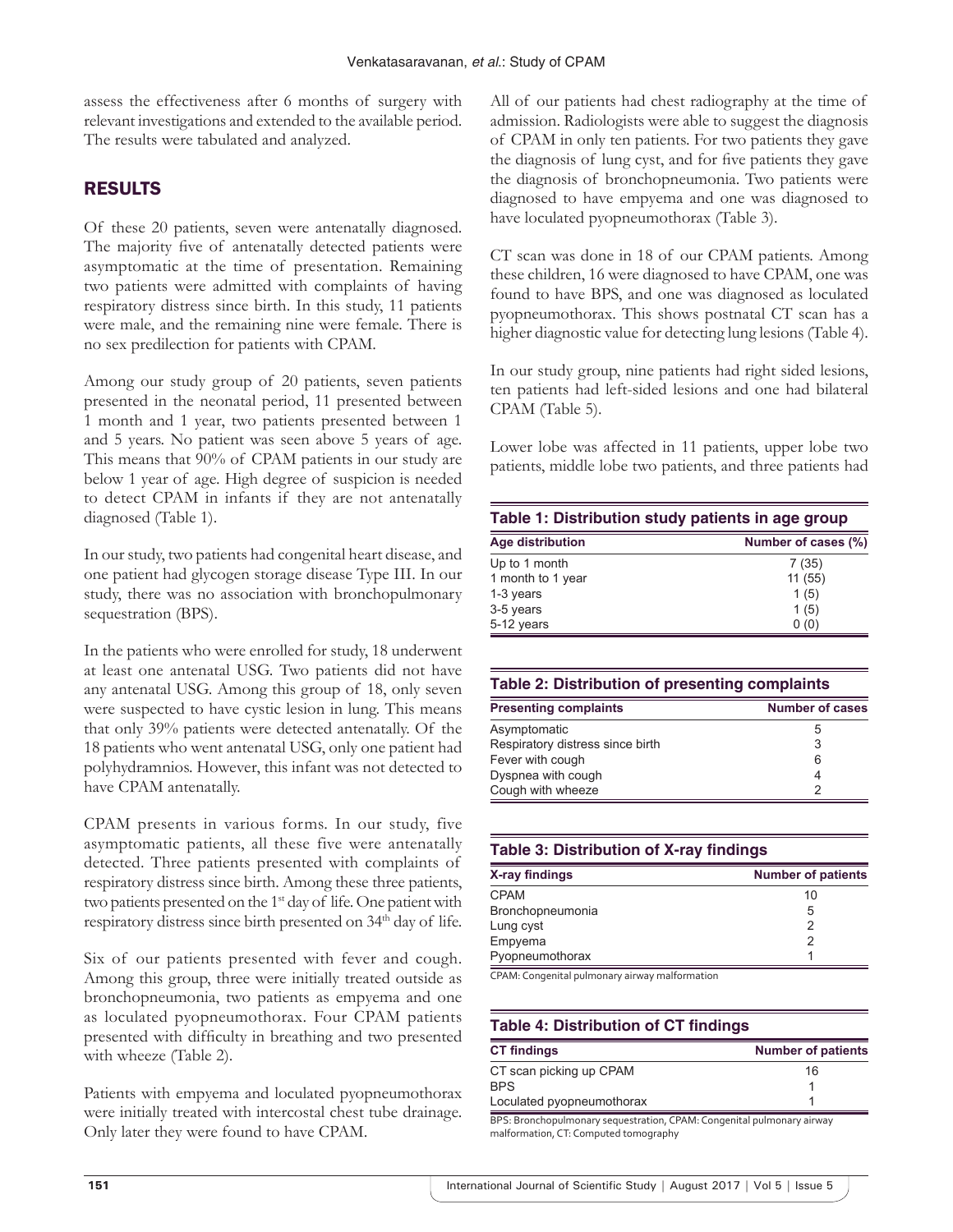both upper and middle lobe involvement (Table 6). Lower lobectomy was done in ten patients (right - 3; left - 7), upper lobectomy was done in 5 patients (right - 4, left 1), and middle lobectomy was done in five patients. Among the above patients combined upper and middle lobectomy was done in three patients. One patient who presented with empyema also underwent decortication.

Post-operative period was uneventful in eight patients, 4 patients had wound infection and 2 patients need post operative ventilatory support. Antenatal detected patients were operated after 1 month of age.

Average duration of hospital stay for operated patients was 14.4 days. However, the average hospital stay duration of antenatal detected patients was significantly less. It is about 10 days for antenatal detected patients. Hence, it is clear that infected CPAM patients had longer hospital stay.

In our series, 94% of cases belong to Stocker Type I lesion and 6% of cases belong to Stocker Type III lesion (Table 7).

In our series, there is no mortality among operated patients. Among the 17 patients who we have operated, 15 patients turned up for follow-up. Out of this, two patients were treated for respiratory tract infection. Their chests X-ray are normal.

## **DISCUSSION**

In our study, among antenatally detected seven patients, only two were symptomatic at birth. These two patients were admitted with complaints of having respiratory

| Table 5: Distribution of laterality of lesions |                           |  |
|------------------------------------------------|---------------------------|--|
| <b>Side of lesions</b>                         | <b>Number of patients</b> |  |
| Right side lesions                             | 9                         |  |
| Left side lesions                              | 10                        |  |
| <b>Bilateral lesions</b>                       |                           |  |

| <b>Table 6: Distribution of lobes involved</b> |                           |  |
|------------------------------------------------|---------------------------|--|
| <b>Lobes involved</b>                          | <b>Number of patients</b> |  |
| Upper lobe                                     |                           |  |
| Upper and middle lobe                          | 3                         |  |
| Middle lobe                                    |                           |  |
| Lower lobe                                     | 11                        |  |

| Table 7: Distribution of pathological types |  |
|---------------------------------------------|--|
|---------------------------------------------|--|

| <b>Pathological types</b> | <b>Number of cases</b> |
|---------------------------|------------------------|
| Stocker Type I            | 16                     |
| Stocker Type III          |                        |

distress since birth. In study done by Stanton *et al*., among antenatally detected 505 neonates, 16 (3.2%) became symptomatic in infancy.<sup>4</sup>

Most of the children operated in our study were in <5 years age group, early resection strategy to avoid the onset of symptoms. Truitt *et al*., argued that the risks associated with congenital lung lesions (infection and malignancy) justify intervention in the asymptomatic patient.<sup>5</sup>

In our study, two patients had congenital heart disease, and one patient had glycogen storage disease Type III congenital cystic adenomatoid malformations are usually isolated and sporadic although they have been associated with other anomalies (most commonly cardiac and renal) in 15-20% of cases. $6$ 

In our study, fever with cough was the most common presenting symptom in <7 years children. In study done by Giubergia *et al*., the most common presenting symptoms were respiratory distress in children under 6 months of age (40%) and recurrent pneumonia in older ones.7

Screening X-ray confirmed the diagnosis of CPAM in 50% of the patients only, whereas CT scan had higher chance of diagnosing CPAM 89%. In study done by Patz *et al*., approximately 25% of lesions diagnosed as CAM may be either pulmonary sequestration or bronchogenic cysts. Overlapping CT features can also exist among other foregut malformations.<sup>8</sup>

In our study, lower lobe was affected in 11 patients and single lobe was affected commonly. Puri in endorses this by saying involvement is usually unilobar which is slight predilection for the lower lobes.1

In our study, infected CPAM patients had longer hospital stay than patients who underwent elective surgery. This was confirmed Stanton *et al*., who said for all ages, elective surgery was associated with significantly less complications than emergency surgery.4

Stocker *et al*., found pathological Type I lesions were the most common CPAM variety, accounts for 50-70% of diagnosed cases. In our study, we found maximum number of cases were of Type I cases, accounts for 96% of the patients.3

## **CONCLUSION**

Most of the patients presented with symptoms of fever with cough and dyspnea. Antenatally detected patients, reported to the hospital earlier and they were mostly asymptomatic. Ability of X-ray to detect CPAM was